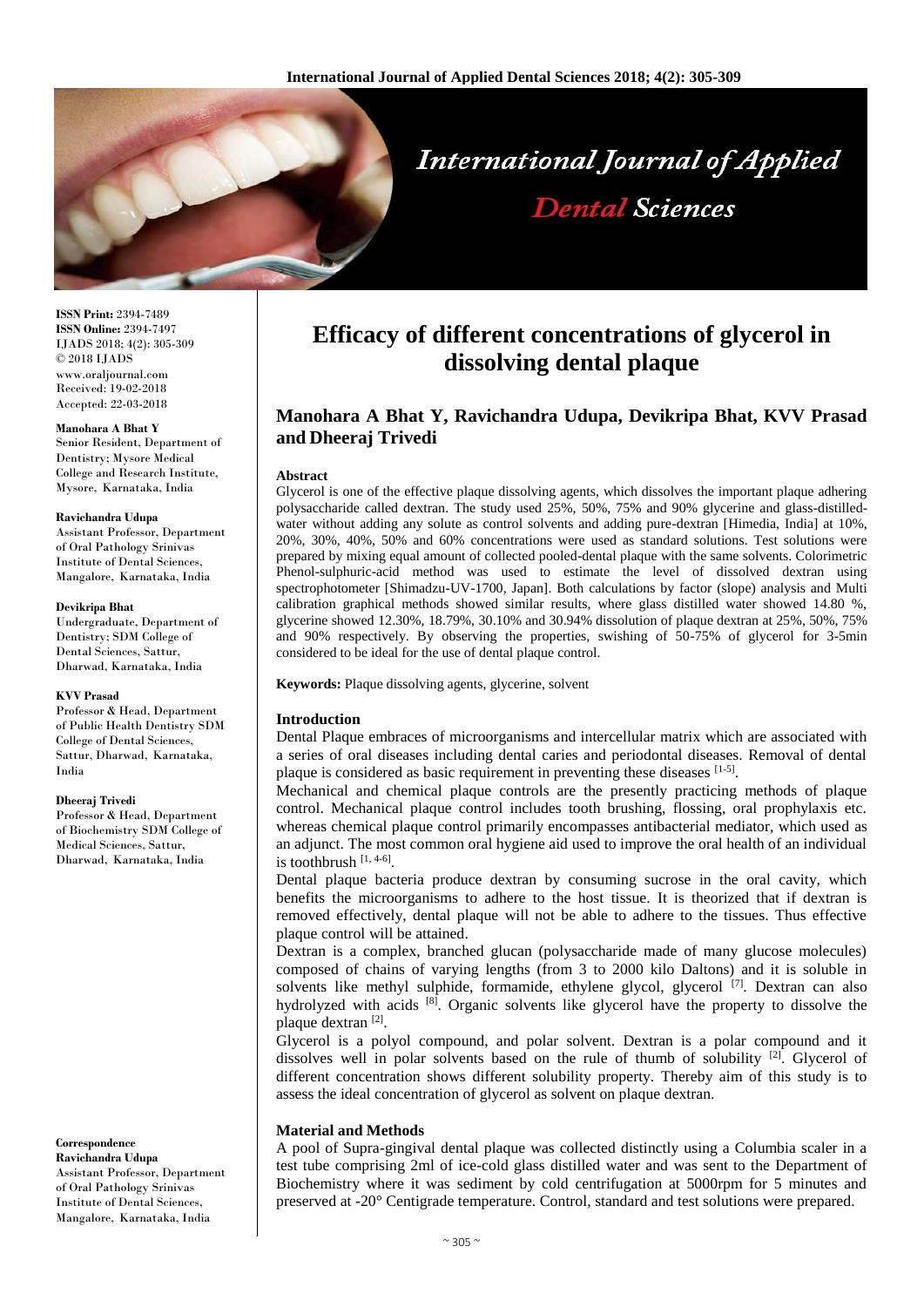# **Biochemical Procedures**

# **Standard Solution Preparation**

Pure dextran [Himedia, India], molecular weight (MW) 10,000 (REF – RM736-5G) was obtained. Various standard solutions of 10 mg%, 20 mg%, 30 mg%, 40mg%,50mg% and 60 mg% of standard pure dextran was prepared in glass distilled water, 25%, 50% 75% and 90% glycerine. Glass distilled water, 25%, 50% 75%, 90% glycerine in glass distilled water taken as controls.

# **Test Solution Preparation**

The pool of dental plaque samples were re-suspended in chilled distilled water and centrifuged for 5000 rpm at  $5 - 10$ degree Centigrade for 5 minutes. Supernatant fluids were discarded and sediments of pooled dental plaque were utilized for further scrutiny. Pool of collected plaque samples were weighed into 5 equal portions of 100 mg each and were transferred to five different test tubes containing

- a. Glass distilled water,
- b. 25% Glycerine,
- c. 50% Glycerine
- d. 75% Glycerine
- e. 90% Glycerine

These solutions were vortexed for accurate mixing and dissolution for 2 minutes. Then it was subjected to centrifugation of 5000 revolutions per minuets (rpm) for 10 min. Supernatant fluid was separately collected and analysed for dissolved dextran content.

## **Biochemical analysis for dissolved dextran content: Dextran estimation by Phenol sulphuric acid method** [9] **Principle**

Carbohydrate was treated with 75% sulphuric acid at elevated temperature to form furfuraldehyde and their condensation with phenol at ambient temperature formed chromogen which is estimated at  $475 - 480$  nanometer(nm) of wavelength of light.

### **Procedure**

Four ml of each standard control and test samples were collected in separate test tubes to which freshly prepared 50μl of phenol reagent was added. 75% sulphuric acid was added along the side of each test tube in cold water bath. Solutions were vortexed and optical densities of these solutions were taken within 5 min with a spectrophotometer of 480nm wavelength of light. Zero level was adjusted with the control solutions (Tables 1 & 2).

Multi calibration graph was plotted for each of the solvent separately at 10 mg%, 20 mg%, 30 mg%, 40mg%, 50mg% and 60 mg% concentration. Dissolution of plaque dextran was predicted by extra plotting from graph as well as by factor (slope) analysis (Tables  $1 \& 2$  and Graph No.1, 2, 3, 4, and 5).

### **Results**

**Calculation of dissolved dextran by slope or factor analysis** The slope or the factor of the standard solution was calculated by using linear equation formula  $Y = mX+c$  where m(slope)=  $(Y2-Y1)/(X2-X1)$ , c = constant. The results from calculation found that glass distilled water showed 14.80 % dissolution of plaque dextran; 25% Glycerol has shown12.30 % dissolution and glycerine of 50%, 75% and 90% showed 18.79%, 30.10% and 30.94% dissolution respectively.

# **Calculation of results by graph analysis**

When plotting the graph by keeping y axis as optical density and x axis as percentage solution of pure dextran, optical densities of standard solutions was plotted. By using this graph matching percentage of plaque dextran existing in the solution was measured. (Graph 1, 2, 3, 4, and 5).

The results with graphical method found that Glass distilled water showed  $\approx 15\%$  dissolution of plaque dextran; glycerine showed  $\approx$  19%, 30% and 31% dissolution when it was used at 50%, 75% and 90% concentration.

Optical densities of test solutions showed similar results in both the methods.

### **Discussion**

Dental plaque consists of bacterial population and dental plaque intercellular matrix. Bacteria involve both aerobic as well as anaerobic form and dental plaque intercellular matrix is made up of organic and inorganic components<sup>[2]</sup>. Dental plaque bacteria create dextran by consuming sucrose in the oral cavity, which helps the microorganisms to stick to to the host tissue. Most of the oral problems are plaque related and plaque control practice is done either with mechanical, chemical or combination of both, which may not prove to be effective at all times [2]. Hence the need of an alternative method to efficient plaque control by dissolving the plaque contents.

To limit the biochemical reaction in detached dental plaque; it is collected in 2ml of chilled glass distilled water and immediately transported to biochemical laboratory and stored in -20 degree centigrade temperature  $[2, 10]$ .

Previous preliminary in-vitro study on plaque dissolving agents, glycerine showed effective plaque dissolving efficacy [2] . Glycerol, as a polar molecule, is capable of dissolving many polar organic compounds such as inorganic salts, acids, bases, enzymes and transition metal complexes. Based on its polarity, glycerol is therefore immiscible with non-polar compounds [2, 11] . Glass distilled Water and other ionic compounds share very similar traits with glycerol, and are used to facilitate the isolation of reaction products. Glass distilled water is the first choice of solvent based on its chemical, physical, biological properties and also plays an important role from environmental, economic and safety point of view <sup>[11]</sup>. It shows negligible soluble property on many plaque induced organic compound and organo – metallic compound, which limits its application as plaque dissolving agent [2, 11] Eventhogh distilled water considered as universal solvent  $[2]$  glycerol is advantageous when dissolving hydrophobic substrates produced by plaque microorganisms [11] .

Dextran is a polar compound; hence as the rule of solubility get easily soluble with glycerol and distilled water. pH does not affect the solubility significantly, hence even in extreme acidic medium of plaque will not affect the dissolution of the dextran. Molecular weight of the dextran and its structure in a molecular form in inversely associated with solubility [7].

In the present study plaque dextran dissolve more in 75% concentration than that of the rest. It clearly shows at the initial stage of 25% concentration dissolution slope is below 20% this may be due to less available polar molecules of glycerine to dissolve the plaque dextran. Similar slow but gradual increase observed in 25 to 50% of glycerol. 50% to 75% of glycerol dissolved around 35% of whole plaque dextran. 75% to 90% the rate or slope of dissolution remains almost similar to that of 75%. The graph appears to be sigmoidal with proper lag, log and plateau phase. (Graph 6).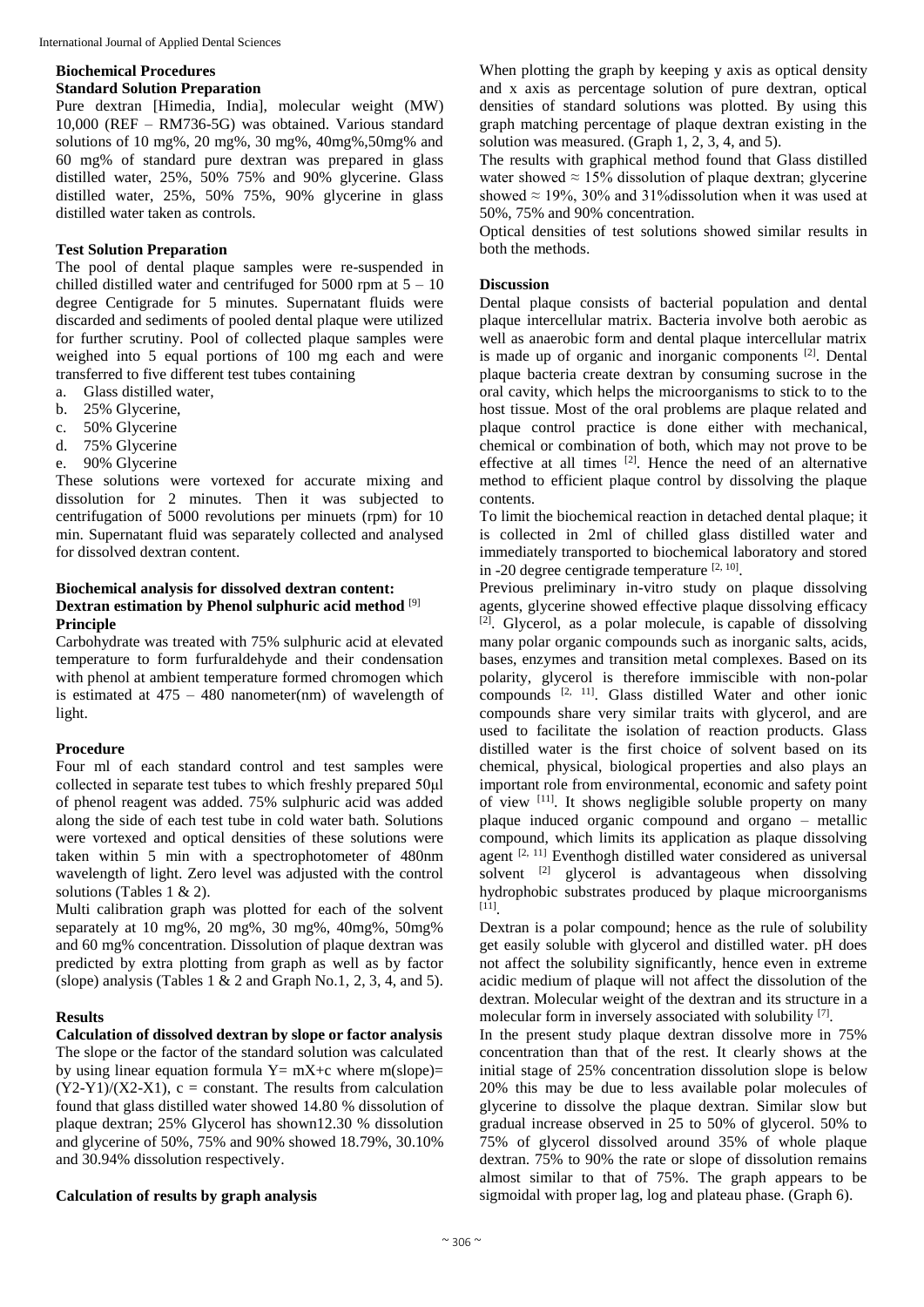### **Conclusion**

Physical property of glycerol shows as the concentration increases, viscosity of the solvent increases which gives maximum resistance in swishing or cleaning the oral cavity. By observing the characteristic sigmoid curve of solubility and its physical property, swishing of 50 - 75% of glycerol for 3-5min considered to be ideal for the use of dental plaque control.

**Table 1:** Optical Densities of standard solution

|                 | 10%   | 20%   | 30%   | 40%   | 50%   | 60%   |
|-----------------|-------|-------|-------|-------|-------|-------|
| Distilled water | 0.013 | 0.025 | 0.037 | 0.051 | 0.063 | 0.077 |
| 25% GLYCERINE   | 0.26  | 0.5   | 0.78  | 1.1   | 1.35  | 1.58  |
| 50% GLYCERINE   | 0.29  | 0.54  | 0.82  | 1.11  | 1.39  | 1.66  |
| 75% GLYCERINE   | 0.34  | 0.62  | 0.86  | 1.18  | 1.46  | 1.76  |
| 90% GLYCERINE   | 0.37  | 0.67  | 0.92  | 1.2   | 1.49  | 1.79  |

**Table 2:** Optical densities of Test solution

|                 | A     | B     |       | Mean     |
|-----------------|-------|-------|-------|----------|
| Distilled water | 0.019 | 0.018 | 0.019 | 0.018667 |
| 25% Glycerine   | 0.37  | 0.39  | 0.36  | 0.373333 |
| 50% Glycerine   | 0.52  | 0.52  | 0.52  | 0.52     |
| 75% Glycerine   | 0.87  | 0.91  | 0.89  | 0.89     |
| 90% glycerine   | 0.91  | 0.94  | 0.92  | 0.923333 |



**Graph 1:** Dissolution of Plaque dextran in Distilled water



**Graph 2:** Dissolution of Plaque dextran in 25% glycerol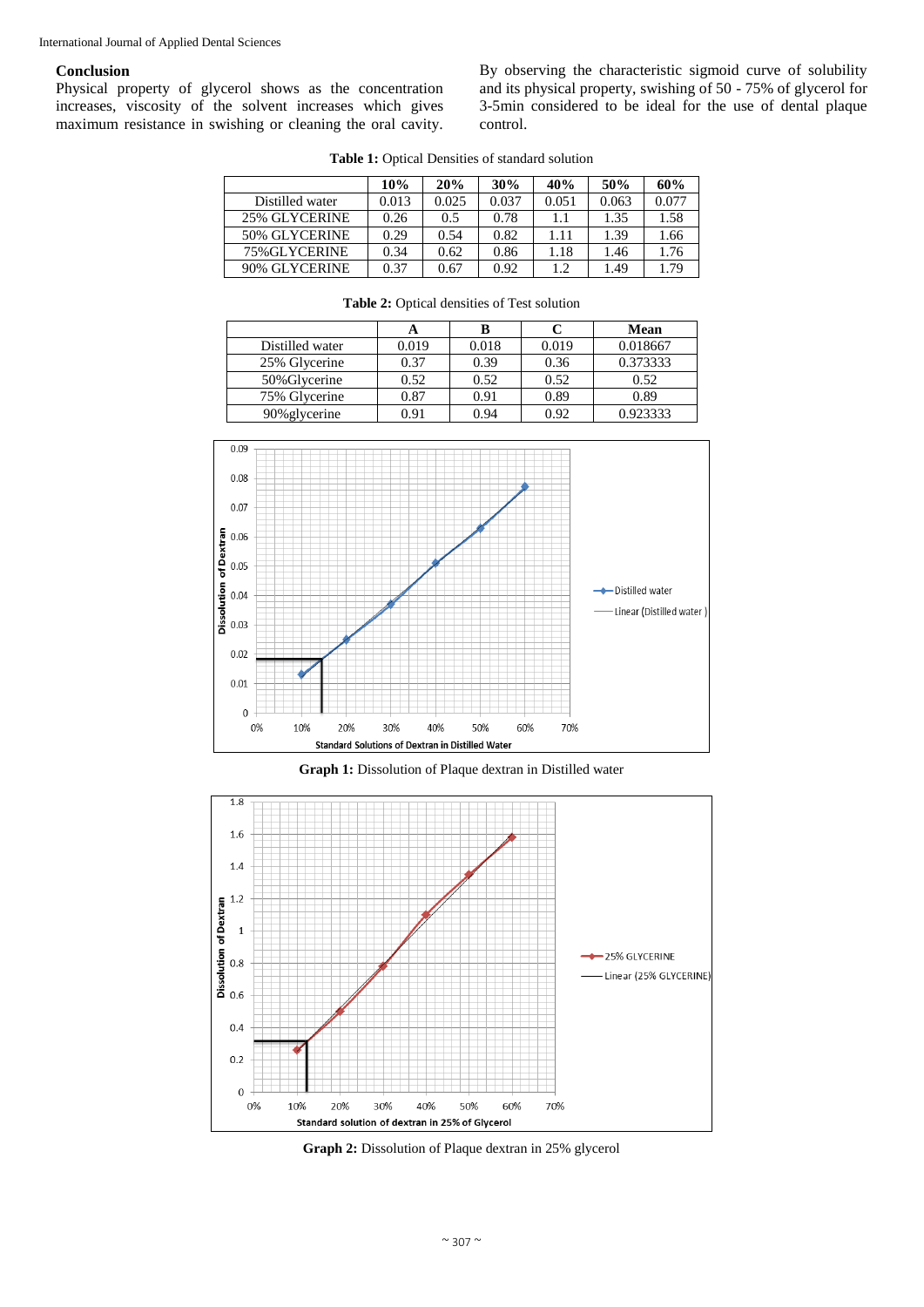

**Graph 3:** Dissolution of Plaque dextran in 50% glycerol



**Graph 4:** Dissolution of Plaque dextran in 75% glycerol